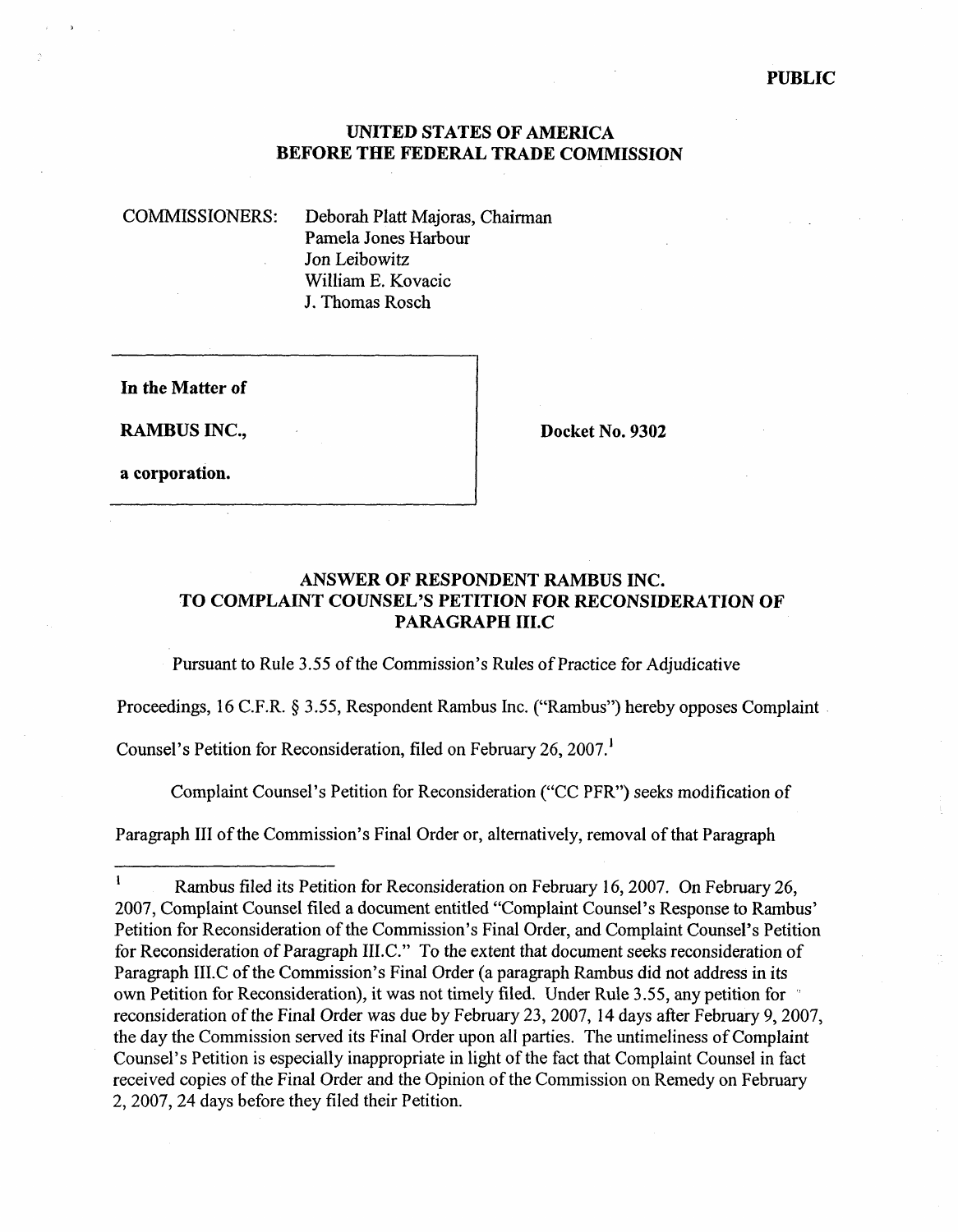altogether. CC PFR 9-10. paragraph I11 of the Commission's Final Order requires Rambus to employ a "Compliance Officer" who, among other things, "shall be the sole representative of Respondent for the purpose of communicating Respondent's existing and potential patent rights related to any standard under consideration by any and all Standard-Setting Organizations of which Respondent is a member or in which Respondent is a participant." It further provides that if the Compliance Officer fails to carry out his duties, that failure will be considered a violation of the order by Rambus, absent certain circumstances:

Failure of the Compliance Officer to satisfy his or her responsibilities as described in this Paragraph 111. shall be considered a violation of this Order by Respondent, *except to the extent that such failure results from misfeasance, gross negligence, willful or wanton acts, or badfaith by the Compliance Oficer.* 

Final Order, Paragraph IILC (emphasis added).

Complaint Counsel contend that the italicized language in Paragraph IILC should be deleted from the Final Order because it improperly insulates Rambus from intentional misconduct by the Compliance Officer. According to Complaint Counsel, "[e]xcusing Rambus from the Compliance Officer's egregious or willful conduct could create the perverse situation in which deliberate acts to avoid the disclosures required by Paragraph I1 of the Order would not be attributable to Rambus, or actionable by the Commission." CC PFR 9.

Complaint Counsel's concerns are overstated and misplaced. First, the Order makes Rambus' selection of a Compliance Officer "subject to the approval of the Commission" (Paragraph **1II.A.**I), and allows the Commission to remove the Officer if he fails to "act or fail[s] to act diligently" (Paragraph IILD). Therefore, although the Compliance Officer will be "Rambus's own employee" (CC PFR **9),** the Commission holds ultimate authority over that Officer's selection and retention.

Second, with one exception, Paragraph I11 of the Order imposes no substantive

 $\overline{2}$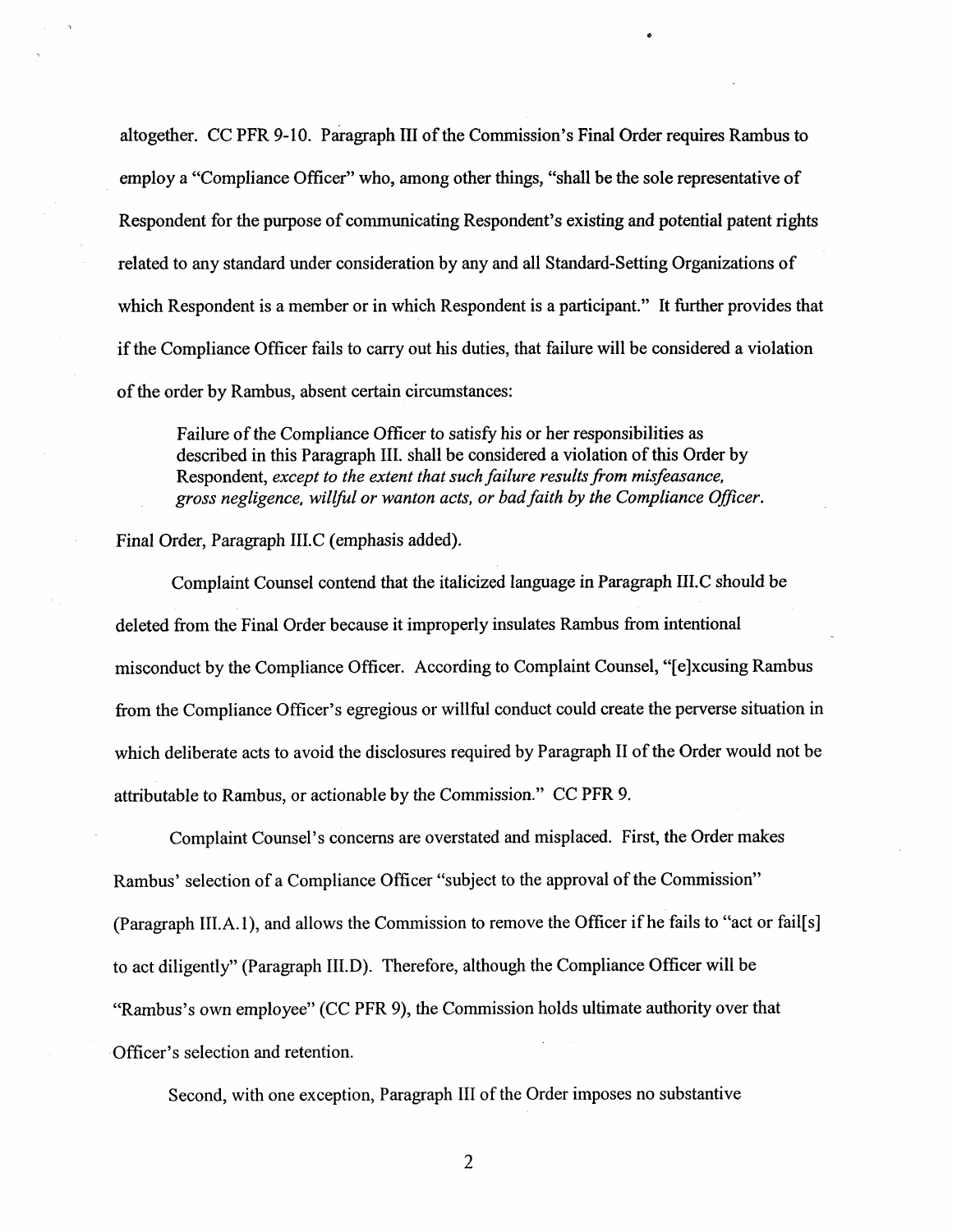obligations on the Officer that are not also imposed directly upon Rambus by some other Paragraph of the Order. In particular, Paragraph I1 of the Order comprehensively forbids Rambus from, among other things, misrepresenting or otherwise concealing the status of its patent rights and pending patent rights before a Standard-Setting Organization (SSO) of which it is a member, and requires Rambus to abide by the rules of such SSOs regarding disclosure of patents or patent applications. Paragraph **M** of the Order further requires Rambus to submit regular compliance reports regarding its disclosures to SSOs. Paragraph **111** imposes only three additional duties on the Compliance Officer himself. The Officer must:

- (1) act as Rambus's "sole representative" for the communication of its existing or potential patent rights to SSOs (Paragraph III.A.2);
- (2) verify the compliance reports that Rambus must submit pursuant to Paragraph IX (Paragraph II1.E); and
- **(3)**  make "confidential" additional disclosures to supplement Rambus's compliance reports (Paragraph II1.E).

The portion of Paragraph IILC at issue thus means only that Rambus will not be deemed to have violated the Order if the Compliance Officer fails one of these three duties because of his "misfeasance, gross negligence, willful or wanton acts, or bad faith." It is entirely appropriate that, in such extraordinary circumstances, a violation of the Order by the Compliance Officer should not also be considered a violation by Rambus. Violations of either of the first two requirements-which govern only *procedures* designed to ensure that Rambus complies with the Commission's Order---do not constitute a violation of the *substance* of the Order. As to the last requirement, Rambus should not be held responsible *at all* if the Compliance Officer fails to make "confidential" reports to the Commission as necessary, because, by definition, Rambus cannot ensure that he is making such reports.

Third, Rambus has powerful incentives to ensure that the Compliance Officer—and, in

3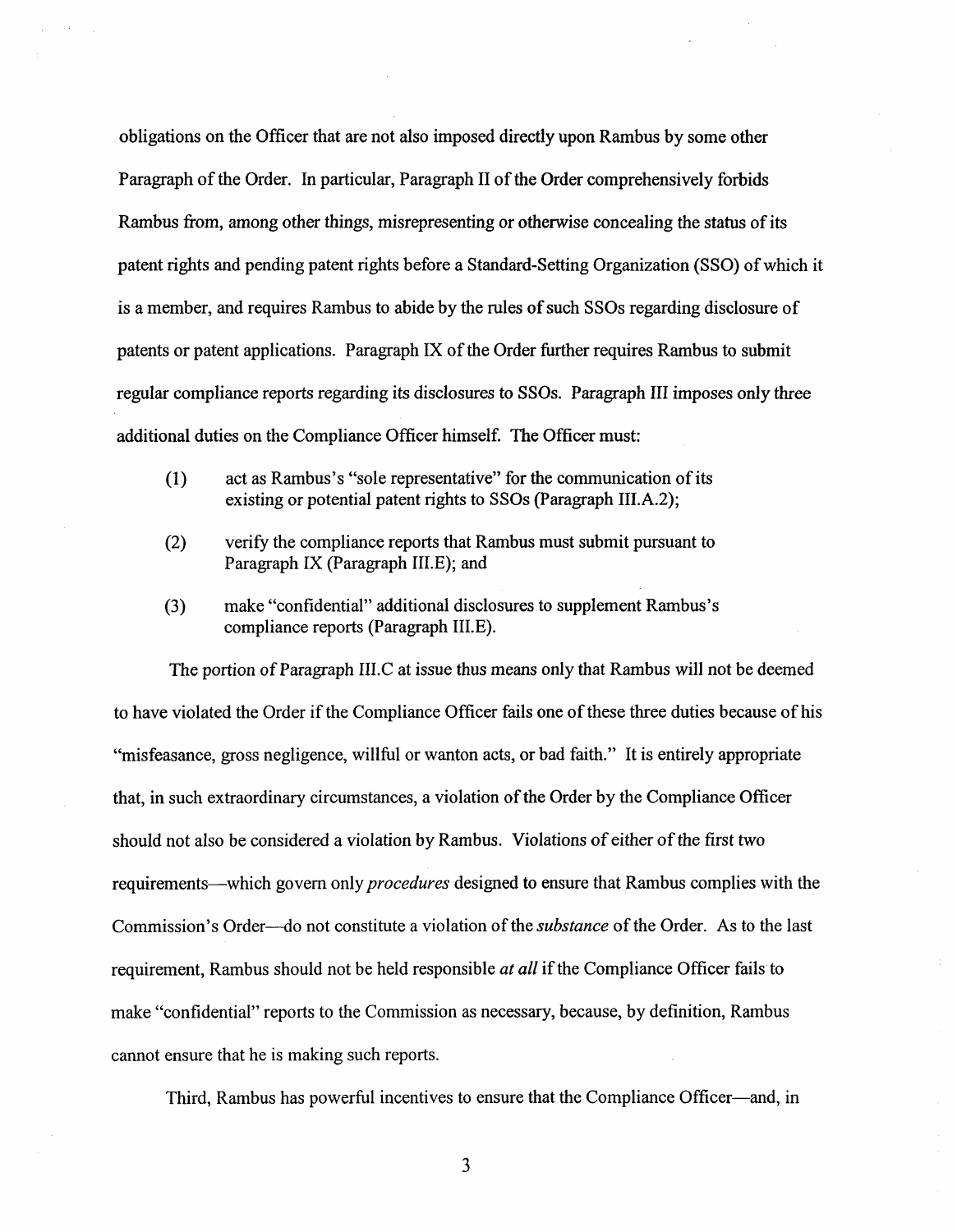fact, all of its officers and employees—comply with every aspect of the Commission's Order. Paragraph 1.0 of the Order defines "Respondent" to include, among other things, the company's "directors, officers, employees, agents, representatives, successors, and assigns." Any failure to comply with a provision of the Order would subject Rambus to significant monetary penalties under 15 U.S.C. § 45(*l*) and would allow the Commission to seek further relief from the federal courts.

If the Commission nevertheless finds merit in Complaint Counsel's concern, Rarnbus urges the Commission to adopt Complaint Counsel's alternative proposal-to "delete Paragraph 111 in its entirety." CC PFR 10. As described above-and as Complaint Counsel apparently agree—Paragraph III of the Order is not necessary to ensure that Rambus will comply with the substantive provisions of the Order.

Respectfully submitted,

Gregory P. Stone Steven M. Perr $\sqrt{k}$ MUNGER, TOLLES & OLSON LLP . 355 South Grand Avenue, 35th Floor Los Angeles, California 90071-1560 (2 13) 683-9 100

**A.** Douglas Melamed Paul R.Q. Wolfson WILMER CUTLER PICKERING HALE AND DORR LLP 1875 Pennsylvania Avenue, N.W. Washington, D.C. 20006 (202) 663-6000

Attorneys for Respondent Rambus Inc.

March 7, 2007